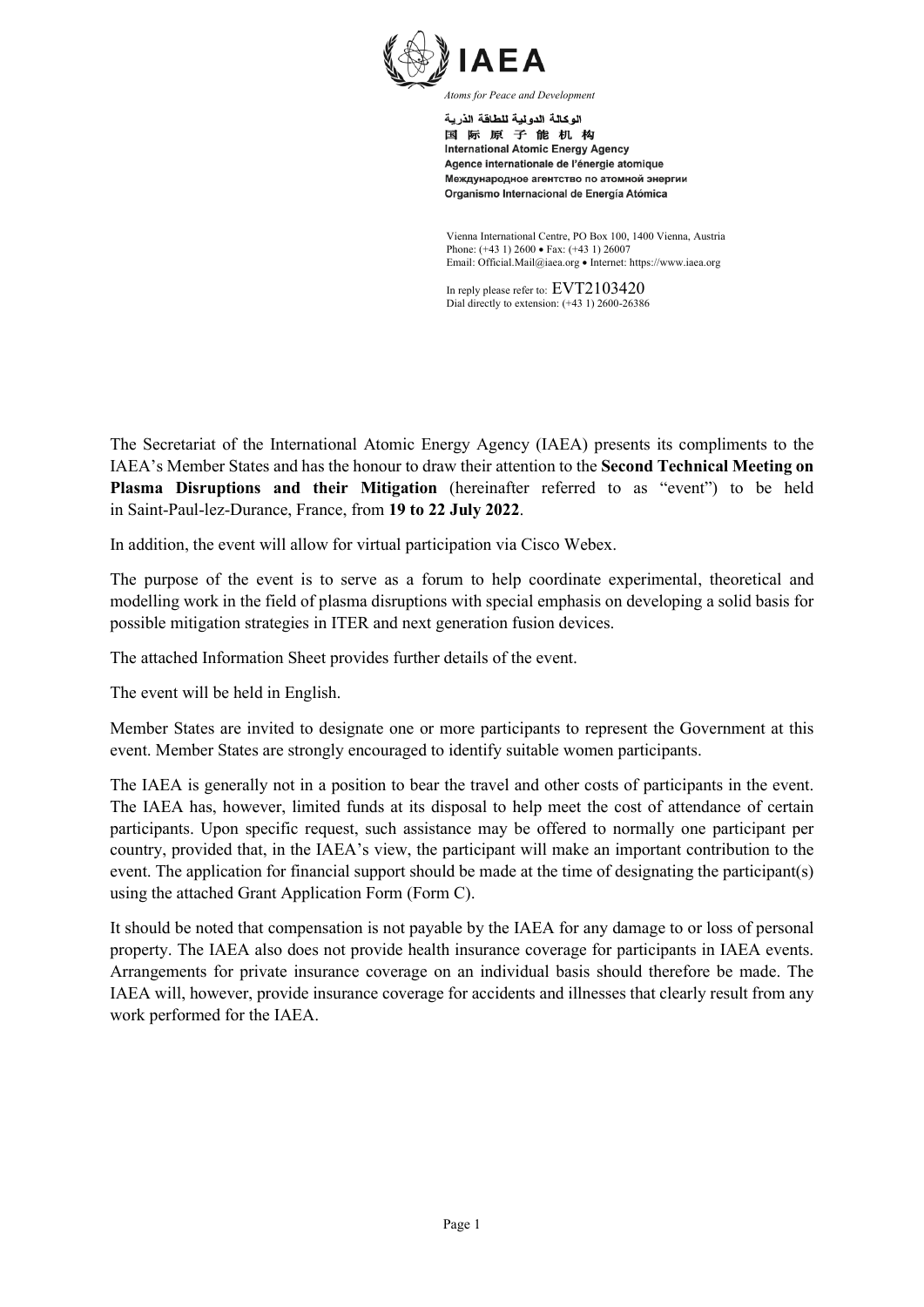Designations should be submitted to the IAEA through the competent national authority (Ministry of Foreign Affairs, Permanent Mission to the IAEA or National Atomic Energy Authority) not later than **5 June 2022** using the attached Participation Form (Form A). Completed and authorized Participation Forms should be sent either by email to: [Official.Mail@iaea.org](mailto:official.mail@iaea.org) or by fax to: +43 1 26007 (no hard copies needed). Copies should be sent by email to the Scientific Secretary of the event, Mr Matteo Barbarino, Division of Physical and Chemical Sciences, Department of Nuclear Sciences and Applications (Email: [M.Barbarino@iaea.org\)](mailto:M.Barbarino@iaea.org), and to the Administrative Secretary, Mr Rubén Gómez Zaragoza (Email: [R.Gomez-Zaragoza@iaea.org\)](mailto:R.Gomez-Zaragoza@iaea.org). The Scientific Secretary of the event will liaise with the participants directly concerning further arrangements, including travel details, as appropriate, once the official designations have been received.

Should Governments wish, in addition, to appoint one or more observers to assist and advise the designated participants, they are kindly requested to inform the IAEA of the names and contact details of any such observers by the above date. In accordance with the established rules, Governments are expected to bear the cost of attendance of any observers they may send to IAEA events. Compensation is not payable by the IAEA for any damage to or loss of observers' personal property or for illness, injury or death occurring while travelling to or in connection with their attendance at IAEA events.

The IAEA takes no responsibility for, and the provider of the virtual meeting services has represented and warranted that the Services shall not contain, and that no end user shall receive from the software used to hold the virtual meeting, any virus, worm, trap door, back door, timer, clock, counter or other limiting routine, instruction or design, or other malicious, illicit or similar unrequested code, including surveillance software or routines which may, or is designed to, permit access by any person, or on its own, to erase, or otherwise harm or modify any data or any system, server, facility or other infrastructure of any end user (collectively, a "Disabling Code").

The Secretariat of the International Atomic Energy Agency avails itself of this opportunity to renew to the IAEA's Member States the assurances of its highest consideration.



2022-05-24

Enclosures: Information Sheet

Participation Form (Form A) Form for Submission of a Paper (Form B) Grant Application Form (Form C)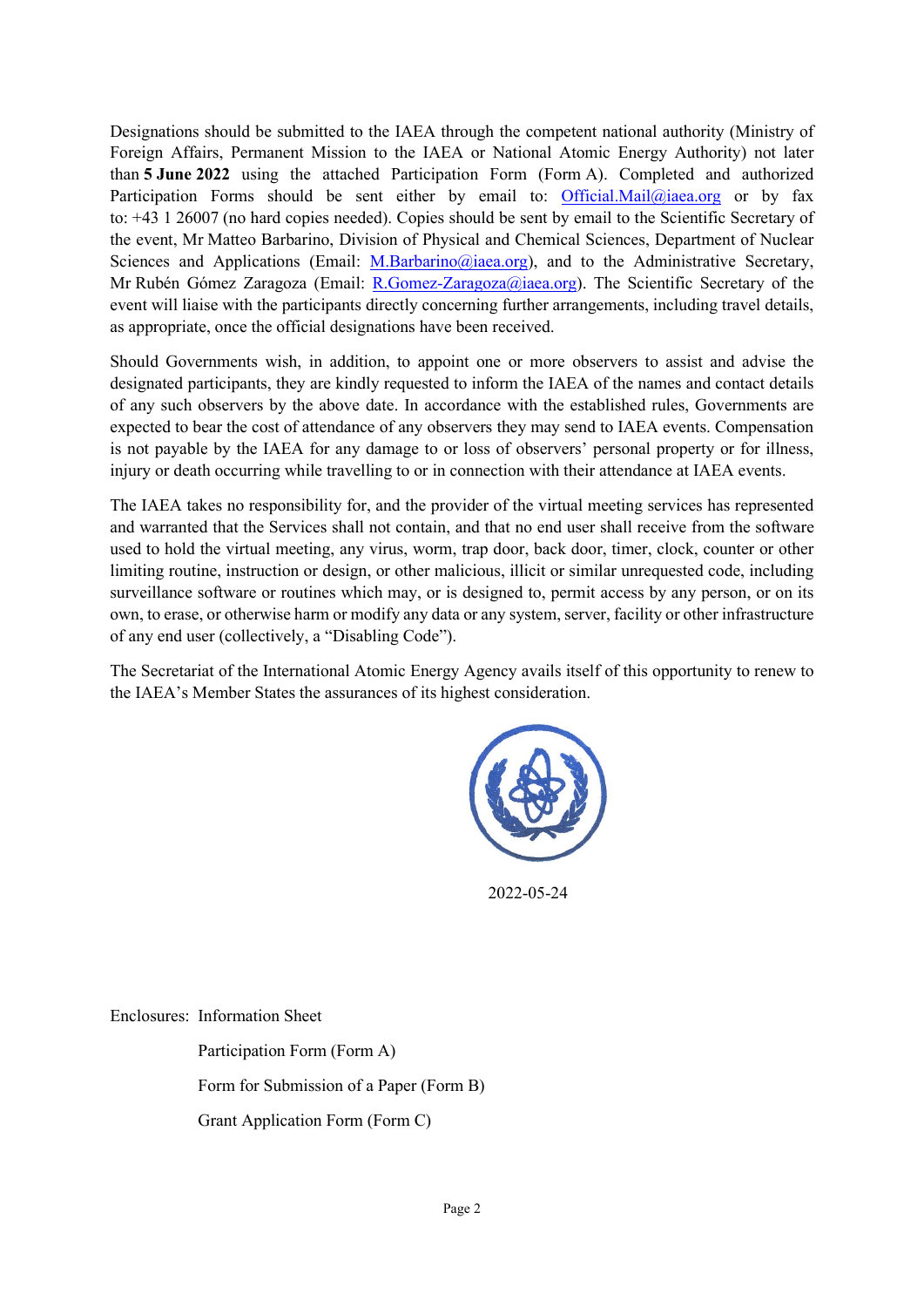

# **Second Technical Meeting on Plasma Disruptions and their Mitigation**

**Hosted by the** Government of France

**through the** ITER Organization

**ITER Headquarters Saint-Paul-lez-Durance, France** and virtual participation via Cisco Webex

### **19–22 July 2022**

**Ref. No.: EVT2103420**

# **Information Sheet**

## **Introduction**

Nuclear fusion is recognized as a long-term energy source. The IAEA plays an important role in nurturing research and development (R&D) on nuclear fusion by: (i) fostering and coordinating the exchange of scientific and technical information on nuclear fusion through conferences, meetings and projects; and (ii) establishing and maintaining internationally recommended numerical databases of fundamental atomic and molecular data for nuclear fusion.

The most important initiative on fusion R&D is currently ITER: the international tokamak reactor scale experiment being assembled in France. In tokamaks, instabilities can develop under certain operational conditions or as a consequence of a loss of plasma control. These instabilities eventually lead to the rapid loss of thermal and magnetic energy, a phenomenon known as plasma disruption.

Plasma disruptions cause thermal and mechanical loading to the tokamak components. Due to the high amounts of stored thermal and magnetic energies in ITER, the in-vessel components, such as the first wall panels and the divertor, will receive significant thermal loads. Furthermore, the in-vessel components, the vacuum vessel and the coils in the tokamak must also bear substantial mechanical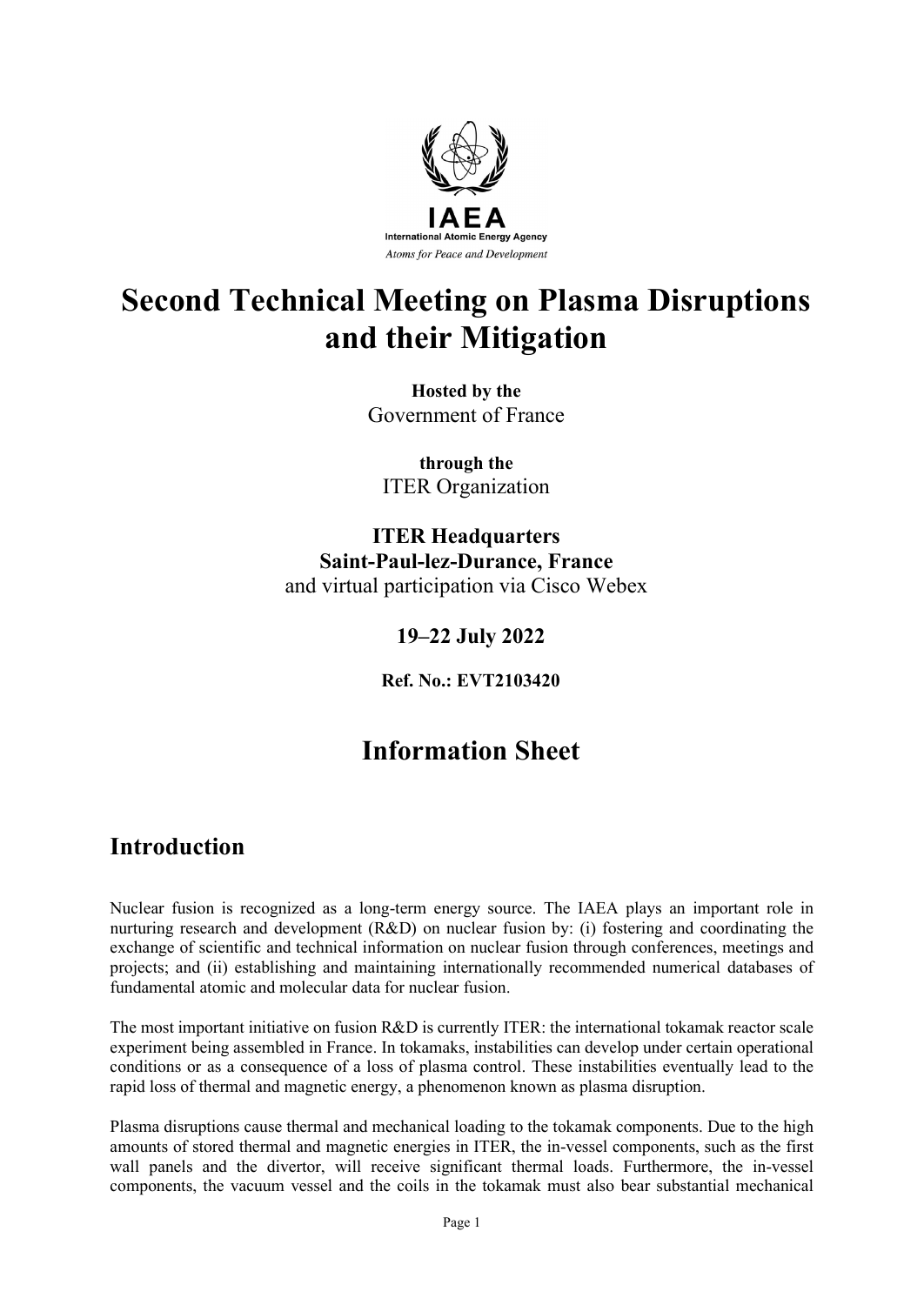loads. Disruption mitigation will be essential to reducing thermal and mechanical loading in order to guarantee the lifetime of these components.

## **Objectives**

The event aims to serve as a forum to help coordinate experimental, theoretical and modelling work in the field of plasma disruptions with special emphasis on developing a solid basis for possible mitigation strategies in ITER and next generation fusion devices.

## **Target Audience**

The event aims to bring together junior and senior scientific fusion project leaders, plasma physicists, including theoreticians and experimentalists, and experts (researchers and engineers) in the field of plasma disruptions.

## **Working Language(s)**

The working language of the event will be English. All communication and papers must be sent to the IAEA in English. No simultaneous interpretation will be provided.

## **Structure and Topics**

The programme will mainly consist of sessions dedicated to invited talks and discussions. A Programme Committee made up of a representative international membership will be responsible for selecting the talks and arranging the technical and discussion sessions, as well as for the overall scientific content of the event.

In addition, several regular contributions (see below for further information) will be presented on the following topics:

- **Mitigation:**
	- Shattered pellet injection;
	- Alternative techniques.
- **Prediction and Avoidance:**
	- Machine learning and physics approaches;
	- Avoidance: control aspects.
- **Consequences:**
	- Electromagnetic loads;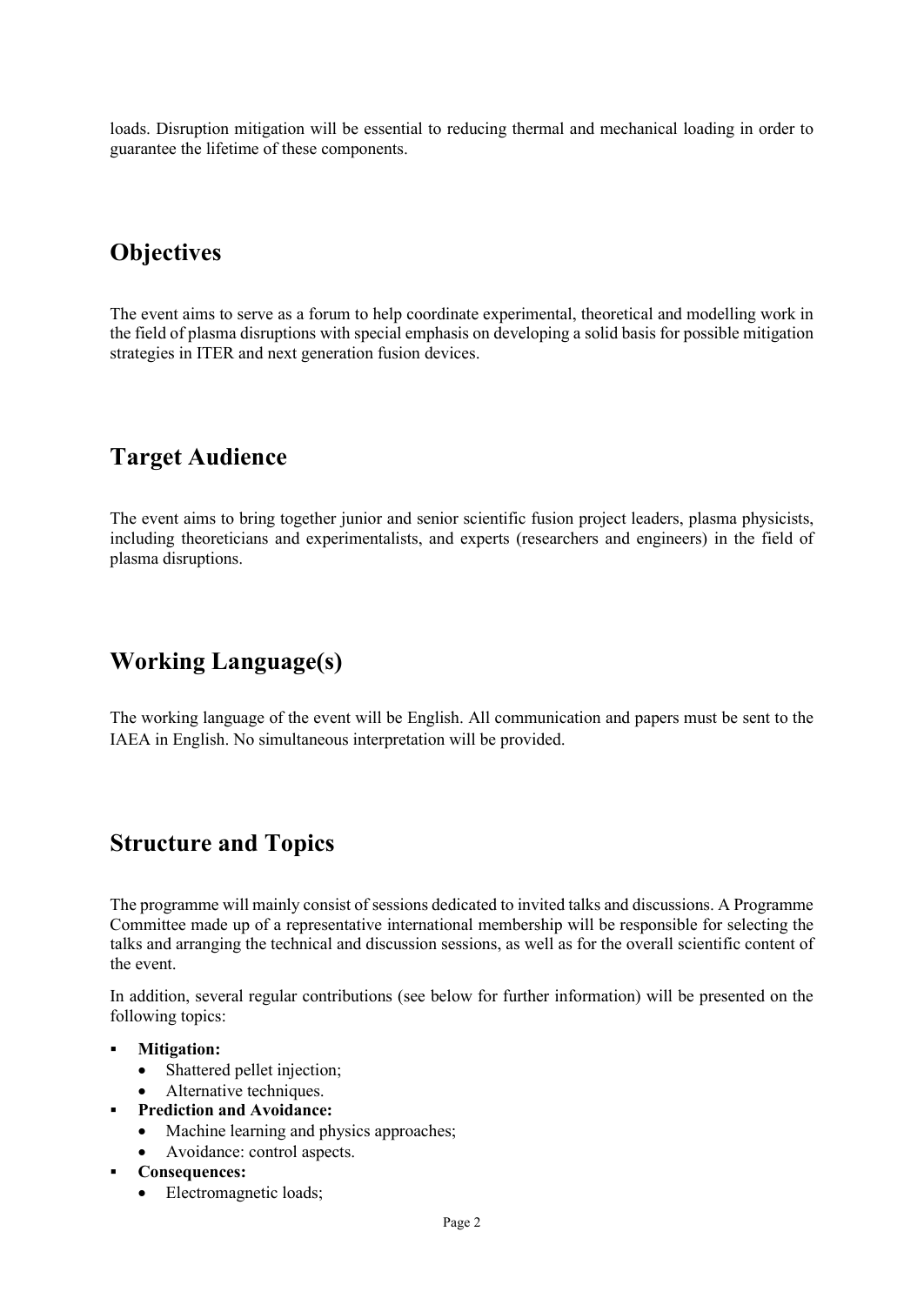- Heat loads;
- Runaway electrons.

## **Participation and Registration**

All persons wishing to participate in the event have to be designated by an IAEA Member State or should be members of organizations that have been invited to attend.

In order to be designated by an IAEA Member State, participants are requested to send the **Participation Form (Form A)** to their competent national authority (e.g. Ministry of Foreign Affairs, Permanent Mission to the IAEA or National Atomic Energy Authority) for onward transmission to the IAEA by **5 June 2022**. Participants who are members of an organization invited to attend are requested to send the **Participation Form (Form A)** through their organization to the IAEA by the above deadline.

All persons wishing to present a contribution at the event are requested to send the **Participation Form (Form A)** together with **Form for Submission of a Paper (Form B)** through the established official channels to the IAEA by the above deadline.

Selected participants will be informed in due course on the procedures to be followed with regard to administrative and financial matters.

Please note that the IAEA is in a transition phase to manage the entire registration process for all regular programme events electronically through the new InTouch+ (https://intouchplus.iaea.org) facility, which is the improved and expanded successor to the InTouch platform that has been used in recent years for the IAEA's technical cooperation events. Through InTouch+, prospective participants will be able to apply for events and submit all required documents online. National authorities will be able to use InTouch+ to review and approve these applications. Interested parties that would like to use this new facility should write to: [InTouchPlus.Contact-Point@iaea.org.](mailto:InTouchPlus.Contact-Point@iaea.org)

### **Abstracts and Proceedings**

Concise regular contributions (oral and poster presentations) that fall within the topics outlined above may be submitted to the event. Anyone wishing to present a regular contribution at the event is requested to submit an abstract of not more than 500 words through IAEA-INDICO by **5 June 2022**. Abstracts may contain figures and graphics. Instructions on how to upload the abstracts will be available on the IAEA-INDICO website.

Submissions must contain the author's name, email address, country, organization and topic. Authors are encouraged to flag their proposals as an oral or poster presentation. However, the Programme Committee will evaluate all submissions and decide on the final presentation format.

Authors will be notified by email by **10 June 2022** as to whether their abstracts have been accepted.

An electronic copy of the proceedings, consisting of abstracts, presentation slides and posters will be made available to all participants on the IAEA Fusion Portal.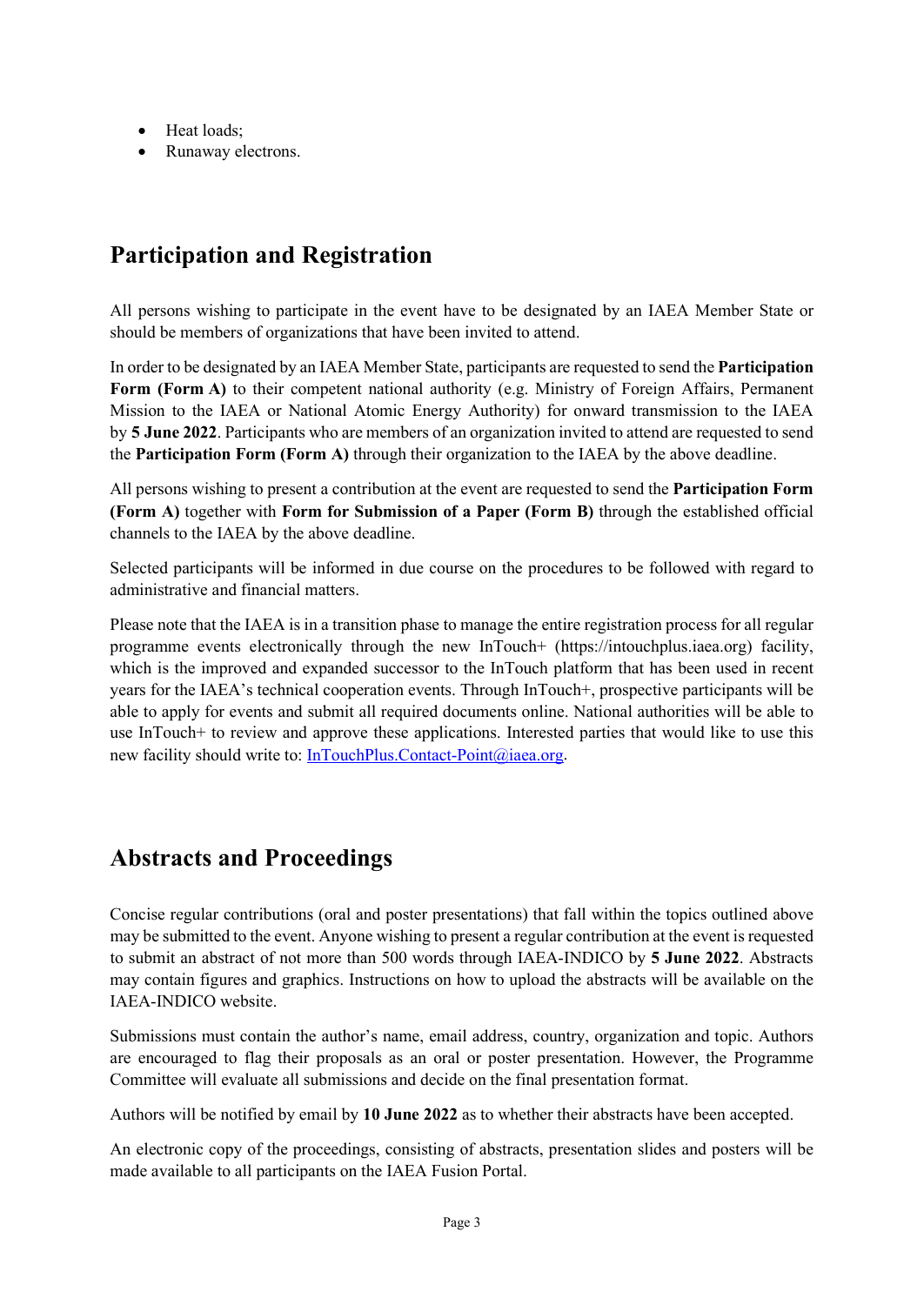Under the coordination of the Chair of the Programme Committee, a summary paper will be published in the IAEA journal *Nuclear Fusion*.

### **Expenditures and Grants**

No registration fee is charged to participants.

The IAEA is generally not in a position to bear the travel and other costs of participants in the event. The IAEA has, however, limited funds at its disposal to help meet the cost of attendance of certain participants. Upon specific request, such assistance may be offered to normally one participant per country, provided that, in the IAEA's view, the participant will make an important contribution to the event.

The application for financial support should be made using the **Grant Application Form (Form C)** which has to be stamped, signed and submitted by the competent national authority to the IAEA together with the **Participation Form (Form A)** by **5 June 2022**.

Grant awards will be announced by **10 June 2022**.

### **Event Venue and Accommodation**

The event will be held at the ITER Organization's headquarters, Route de Vinon-sur-Verdon, 13067 Saint-Paul-lez-Durance, France. Participants must make their own travel and accommodation arrangements.

Local organizer contact: [ITERmeeting@iter.org](mailto:ITERmeeting@iter.org)

Recommended accommodation:

#### **Hotels:**

Hotel Rotonde: [Hotel Rotonde](http://www.hotel-rotonde.com/) Hotel St Christophe: [Hotel St-Christophe](http://www.hotel-saintchristophe.com/en/index.php) Hotel Aquabella: [Hotel Aquabella](http://www.aquabella.fr/en/) Hotel des Augustins: [Hotel des Augustins](https://hotel-augustins.com/) Hotel du Globe: [Hotel du Globe](http://hotelduglobe.com/) Hotel des Quatre Dauphins: [Hotel des Quatre Dauphins](https://www.hotel-aix-lesquatredauphins.fr/chambres-hotel-aix-en-provence.html)

#### **Aparthotels:**

Aparthotel Adagio Aix-En-Provence Centre[: Aparthotel Adagio](http://www.adagio-city.com/gb/hotel-6796-aparthotel-adagio-aix-en-provence-centre/index.shtml) Séjours & Affaires Mirabeau[: Séjours&Affaires](http://www.sejours-affaires.com/residence-hoteliere-aparthotel-aix-26.html) Appart'hôtel Odalys Les Floridianes: [Odalys Floridianes](https://www.odalys-vacances.com/location-campagne/provence-et-luberon/aix-en-provence/les-floridianes.html?idprestation=7546&idtypeprestation=1&tab=1&saison_b=h&datedebut=24/12/2019&duree=7)

Transportation between Aix-en-Provence and the event venue will be arranged by the local organizer. Participants will have to register for this service using a registration form to be provided by the local organizer in due course.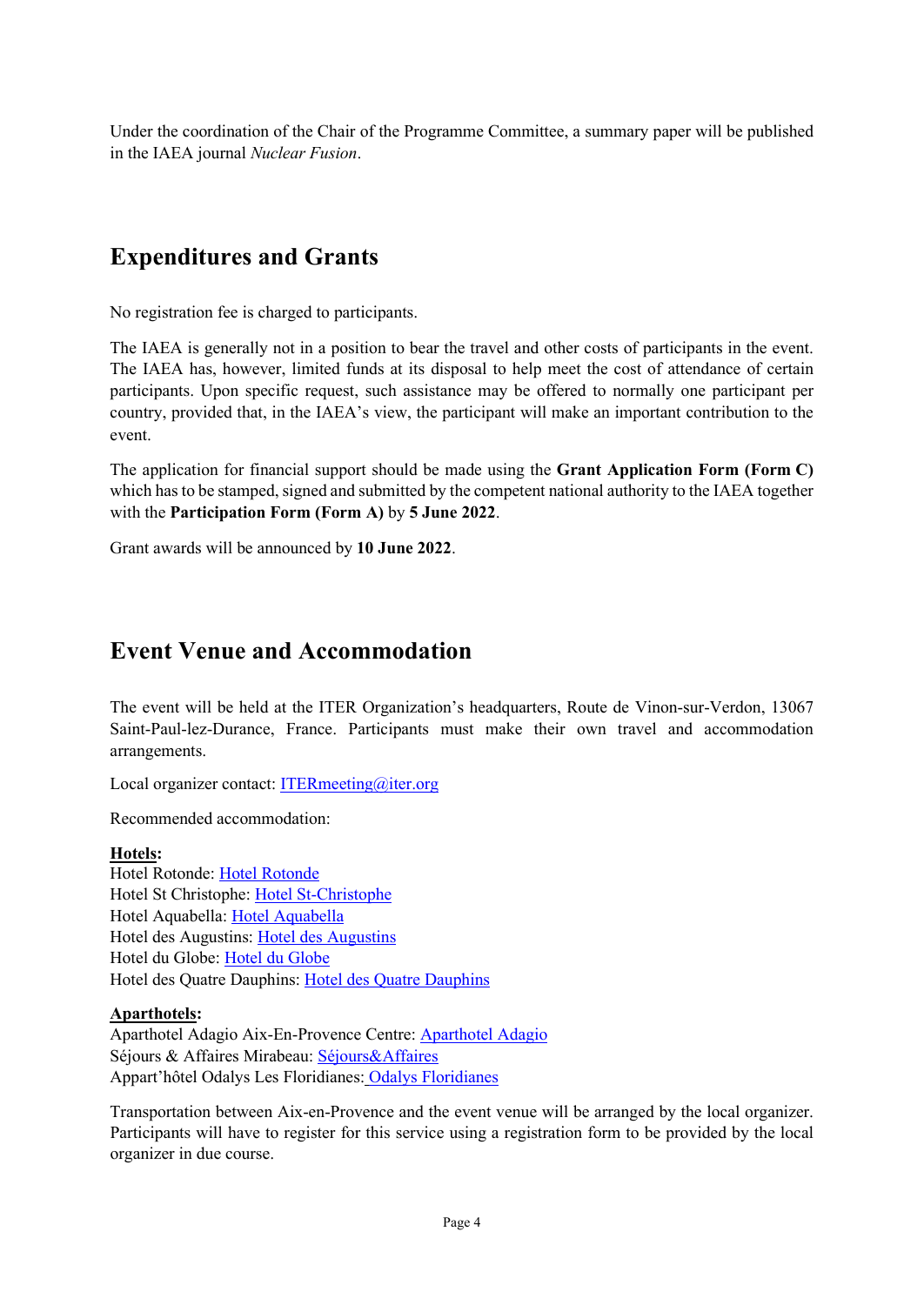### **Visas**

Participants who require a visa to enter France should submit the necessary application as soon as possible to the nearest diplomatic or consular representative of France.

# **Key Deadlines and Dates**

| <b>5 June 2022</b>  | Deadline for submission of abstracts through IAEA-INDICO                                                                                                                                |
|---------------------|-----------------------------------------------------------------------------------------------------------------------------------------------------------------------------------------|
| <b>5 June 2022</b>  | Deadline for submission of Participation Form (Form A), Form for<br>Submission of a Paper (Form B) and Grant Application Form (Form C) (if<br>applicable) through the official channels |
| <b>10 June 2022</b> | Notification of acceptance of abstracts and of assigned awards                                                                                                                          |
| 19 July 2022        | Event begins                                                                                                                                                                            |
| 22 July 2022        | Event ends                                                                                                                                                                              |

# **Programme Committee**

The International Programme Advisory Committee is composed of the following members:

| Mr Michael Lehnen (Chair) | <b>ITER</b> Organization  |
|---------------------------|---------------------------|
| Mr Indranil Bandyopadhyay | India                     |
| Mr Amitava Bhattacharjee  | United States of America  |
| Mr Nicholas Eidietis      | United States of America  |
| Mr Alexander Huber        | Germany                   |
| Mr Jayhyun Kim            | Republic of Korea         |
| Mr Sergey Konovalov       | <b>Russian Federation</b> |
| Mr Akinobu Matsuyama      | Japan                     |
| Mr Eric Nardon            | France                    |
| Ms Gabriella Pautasso     | Germany                   |
| Ms Cristina Rea           | United States of America  |
| Mr Carlo Sozzi            | Italy                     |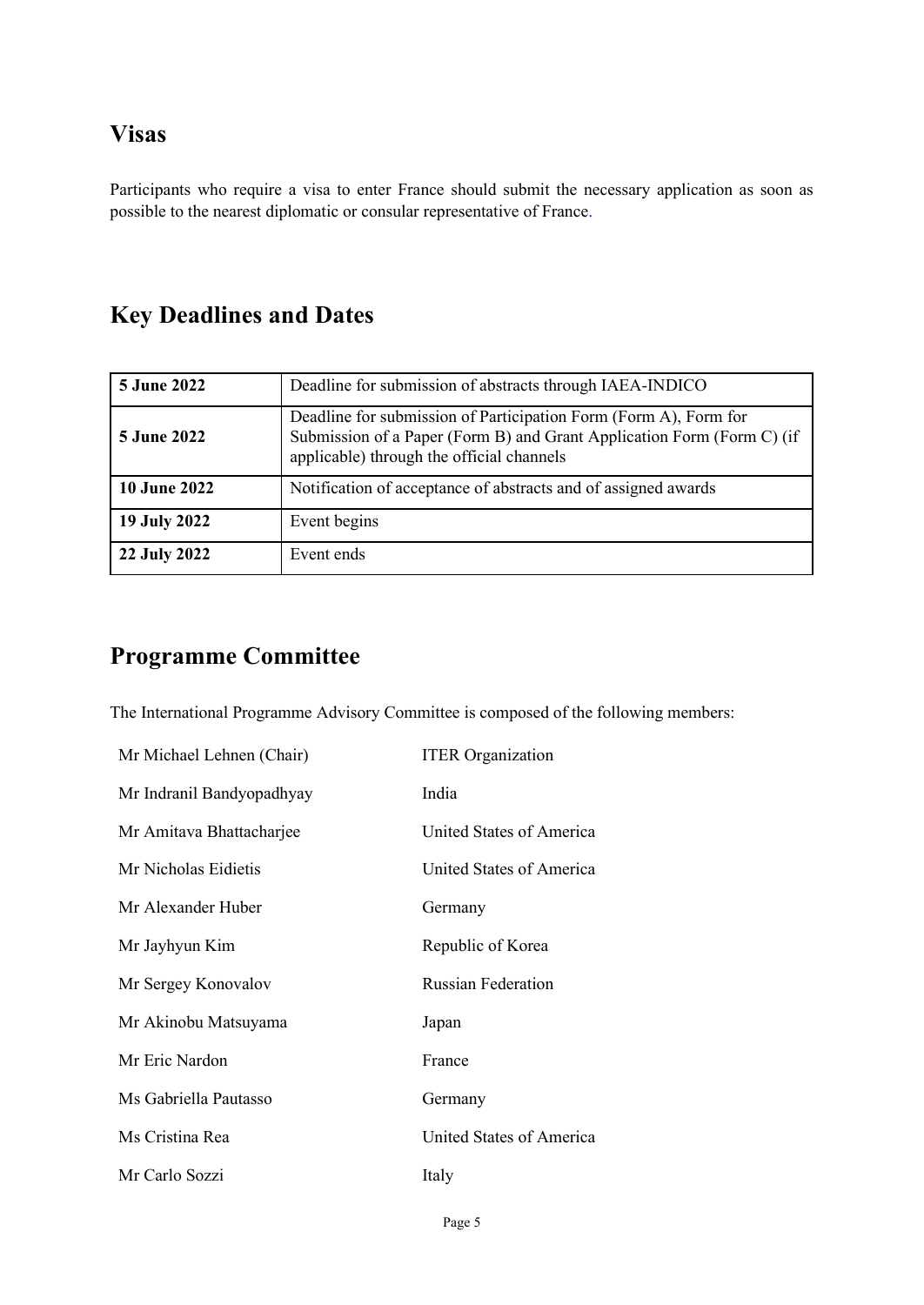| Mr Fabio Villone | Italy |
|------------------|-------|
| Mr Long Zeng     | China |

### **IAEA Contacts**

### **Scientific Secretary:**

#### **Mr Matteo Barbarino**

Division of Physical and Chemical Sciences Department of Nuclear Sciences and Applications International Atomic Energy Agency Vienna International Centre PO Box 100 1400 VIENNA AUSTRIA

Tel.: +43 1 2600 26386 Fax: +43 1 26007 Email: [M.Barbarino@iaea.org](mailto:M.Barbarino@iaea.org)

### **Administrative Secretary:**

#### **Mr Rubén Gómez Zaragoza**

Division of Physical and Chemical Sciences Department of Nuclear Sciences and Applications International Atomic Energy Agency Vienna International Centre PO Box 100 1400 VIENNA AUSTRIA

Tel.: +43 1 2600 26393 Fax: +43 1 26007 Email: [R.Gomez-Zaragoza@iaea.org](mailto:R.Gomez-Zaragoza@iaea.org)

Subsequent correspondence on scientific matters should be sent to the Scientific Secretary and correspondence on other matters related to the event to the Administrative Secretary.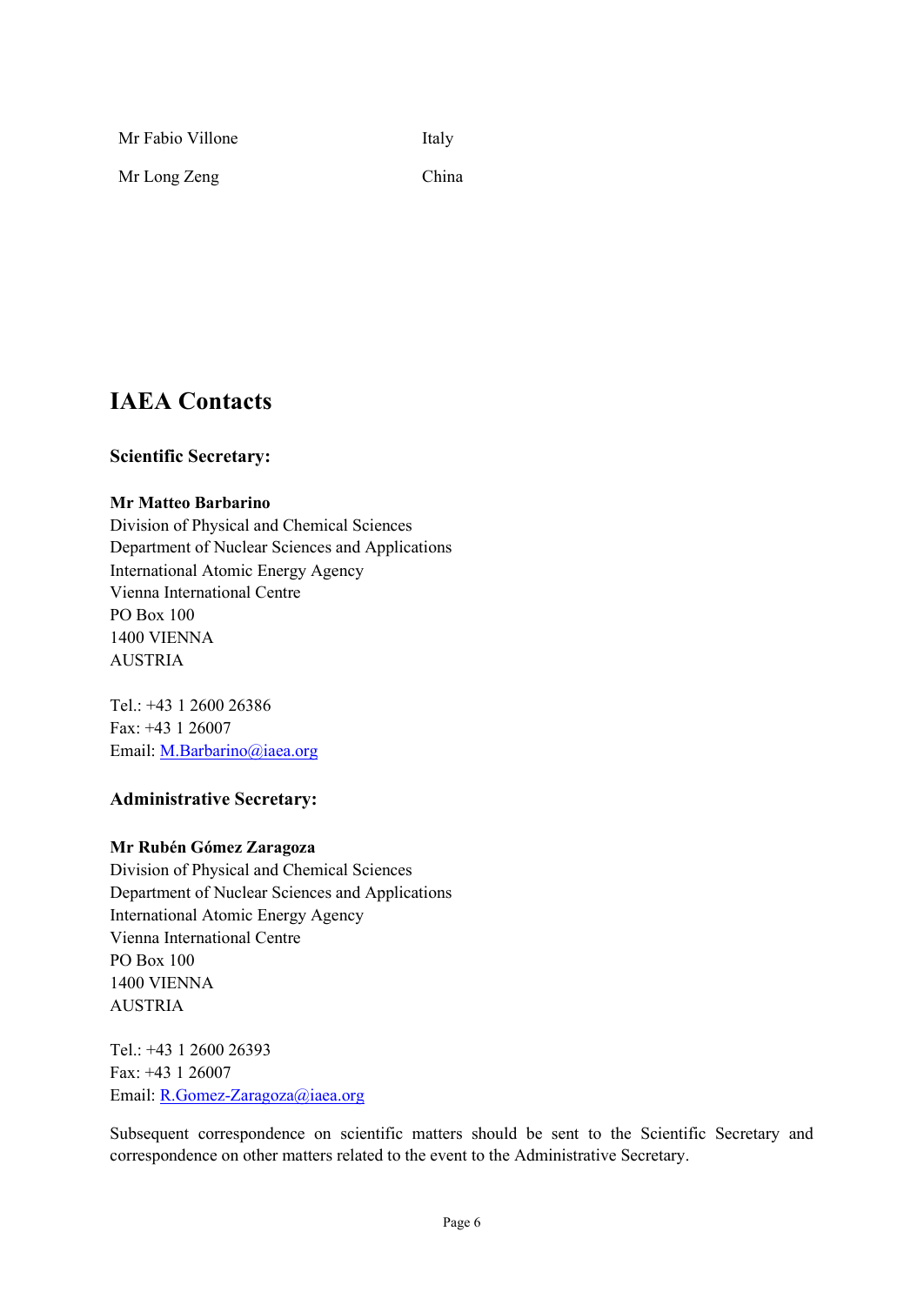# **Host Organization Contact Point**

### **Chairperson:**

**Mr Michael Lehnen** ITER Organization Saint-Paul-lez-Durance Cedex FRANCE Email: [ITERmeeting@iter.org](mailto:ITERmeeting@iter.org)

# **Meeting Web Pages**

Participants are encouraged to visit these web pages regularly to check for new or updated information regarding the meeting:

IAEA-INDICO: <https://conferences.iaea.org/event/281/>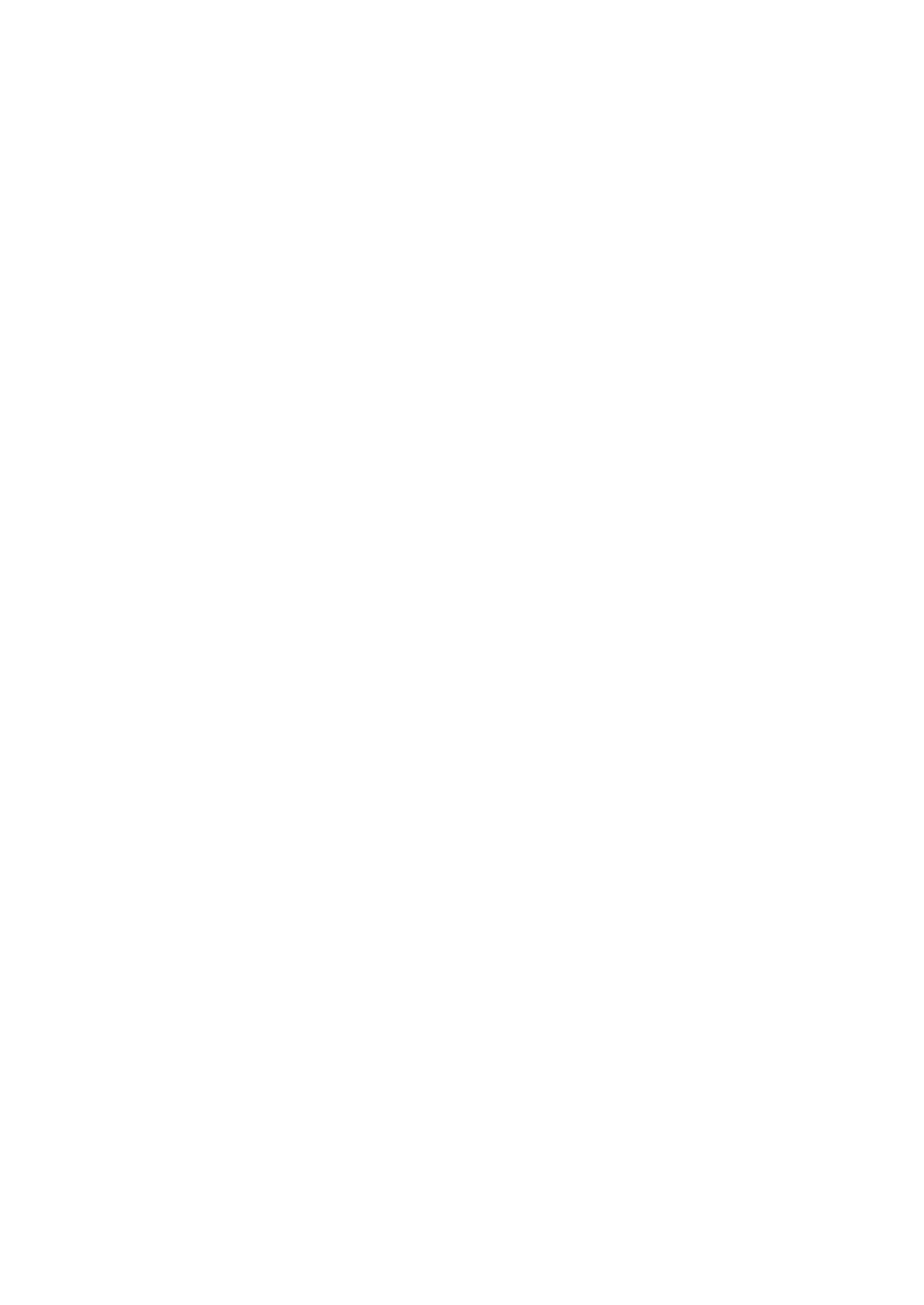

# **Participation Form**

### **Second Technical Meeting on Plasma Disruptions and their Mitigation**

### **Saint-Paul-lez-Durance, France and virtual participation via Cisco Webex**

### **19**–**22 July 2022**

To be completed by the participant and sent to the competent national authority (e.g. Ministry of Foreign Affairs, Permanent Mission to the IAEA, or National Atomic Energy Authority) of his/her country for subsequent transmission to the International Atomic Energy Agency (IAEA) either by email to[: Official.Mail@iaea.org](mailto:official.mail@iaea.org) or by fax to: +43 1 26007 (no hard copies needed). Please also send a copy by email to the Scientific Secretary [M.Barbarino@iaea.org](mailto:M.Barbarino@iaea.org) and to the Administrative Secretar[y R.Gomez-Zaragoza@iaea.org.](mailto:R.Gomez-Zaragoza@iaea.org)

Participants who are members of an invited organization can submit this form to their organization for subsequent transmission to the IAEA.

### **Deadline for receipt by IAEA through official channels: 5 June 2022**

| Family name(s): (same as in passport)               |                                                                                         | First name(s): (same as in passport) |                  | Mr/Ms |
|-----------------------------------------------------|-----------------------------------------------------------------------------------------|--------------------------------------|------------------|-------|
| Institution:                                        |                                                                                         |                                      |                  |       |
| Full address:                                       |                                                                                         |                                      |                  |       |
| Tel. (Fax):                                         |                                                                                         |                                      |                  |       |
| Email:                                              |                                                                                         |                                      |                  |       |
| Nationality:                                        | Representing following Member State/non-Member State/entity or<br>invited organization: |                                      |                  |       |
| If/as applicable:                                   |                                                                                         |                                      |                  |       |
| Do you intend to submit a paper?                    |                                                                                         | $Yes \Box$                           | $\overline{N_0}$ |       |
| Would you prefer to present your paper as a poster? |                                                                                         | $Yes \Box$                           | $\overline{N_0}$ |       |
| Title:                                              |                                                                                         |                                      |                  |       |
| I plan to attend virtually:                         |                                                                                         | Yes                                  | No               |       |

Participants are hereby informed that the personal data they submit will be processed in line with the [Agency's Personal Data and Privacy Policy](https://www.iaea.org/about/privacy-policy#:%7E:text=The%20IAEA%20is%20committed%20to,accountable%20and%20non%2Ddiscriminatory%20manner.&text=The%20Privacy%20Policy%20provides%20the,carrying%20out%20its%20mandated%20activities.) and is collected solely for the purpose(s) of reviewing and assessing the application and to complete logistical arrangements where required.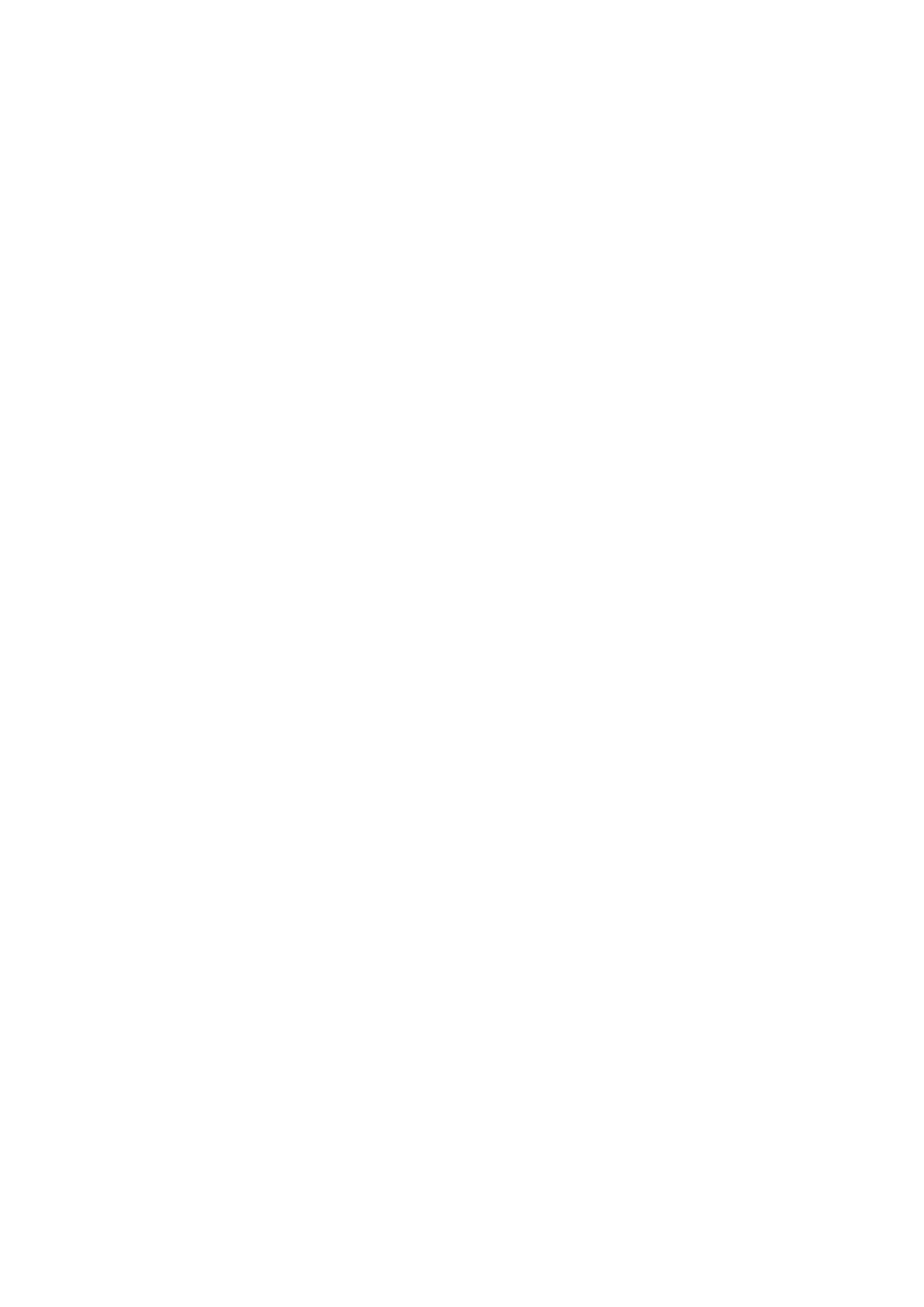

# **Form for Submission of a Paper**

### **Second Technical Meeting on Plasma Disruptions and their Mitigation**

### **Saint-Paul-lez-Durance, France and virtual participation via Cisco Webex**

#### **19–22 July 2022**

To be completed by the participant and sent to the competent national authority (e.g. Ministry of Foreign Affairs, Permanent Mission to the IAEA, or National Atomic Energy Authority) of his/her country for subsequent transmission to the International Atomic Energy Agency (IAEA) either by email to: [Official.Mail@iaea.org](mailto:official.mail@iaea.org) or by fax to: +43 1 26007 (no hard copies needed). Please also send a copy by email to the Scientific Secretary [M.Barbarino@iaea.org](mailto:M.Barbarino@iaea.org) and to the Administrative Secretar[y R.Gomez-Zaragoza@iaea.org.](mailto:R.Gomez-Zaragoza@iaea.org)

Participants who are members of an invited organization can submit this form to their organization for subsequent transmission to the IAEA.

### **Deadline for receipt by IAEA through official channels: 5 June 2022**

| Title of the paper:                                                                                 |                                                                       |  |              |  |  |
|-----------------------------------------------------------------------------------------------------|-----------------------------------------------------------------------|--|--------------|--|--|
| If applicable: Abstract ID in IAEA-INDICO:                                                          |                                                                       |  |              |  |  |
| Family name(s) and first<br>$name(s)$ of all author(s) (same as<br>in passport(s):                  | Scientific establishment(s) in which the work<br>has been carried out |  | City/Country |  |  |
| 1.                                                                                                  |                                                                       |  |              |  |  |
| 2.                                                                                                  |                                                                       |  |              |  |  |
| 3.                                                                                                  |                                                                       |  |              |  |  |
| Mr/Ms:<br>Family name(s) and first name(s) of author<br>presenting the paper (same as in passport): |                                                                       |  |              |  |  |
| Mailing address:                                                                                    |                                                                       |  |              |  |  |
| Tel. (Fax):                                                                                         |                                                                       |  |              |  |  |
| Email:                                                                                              |                                                                       |  |              |  |  |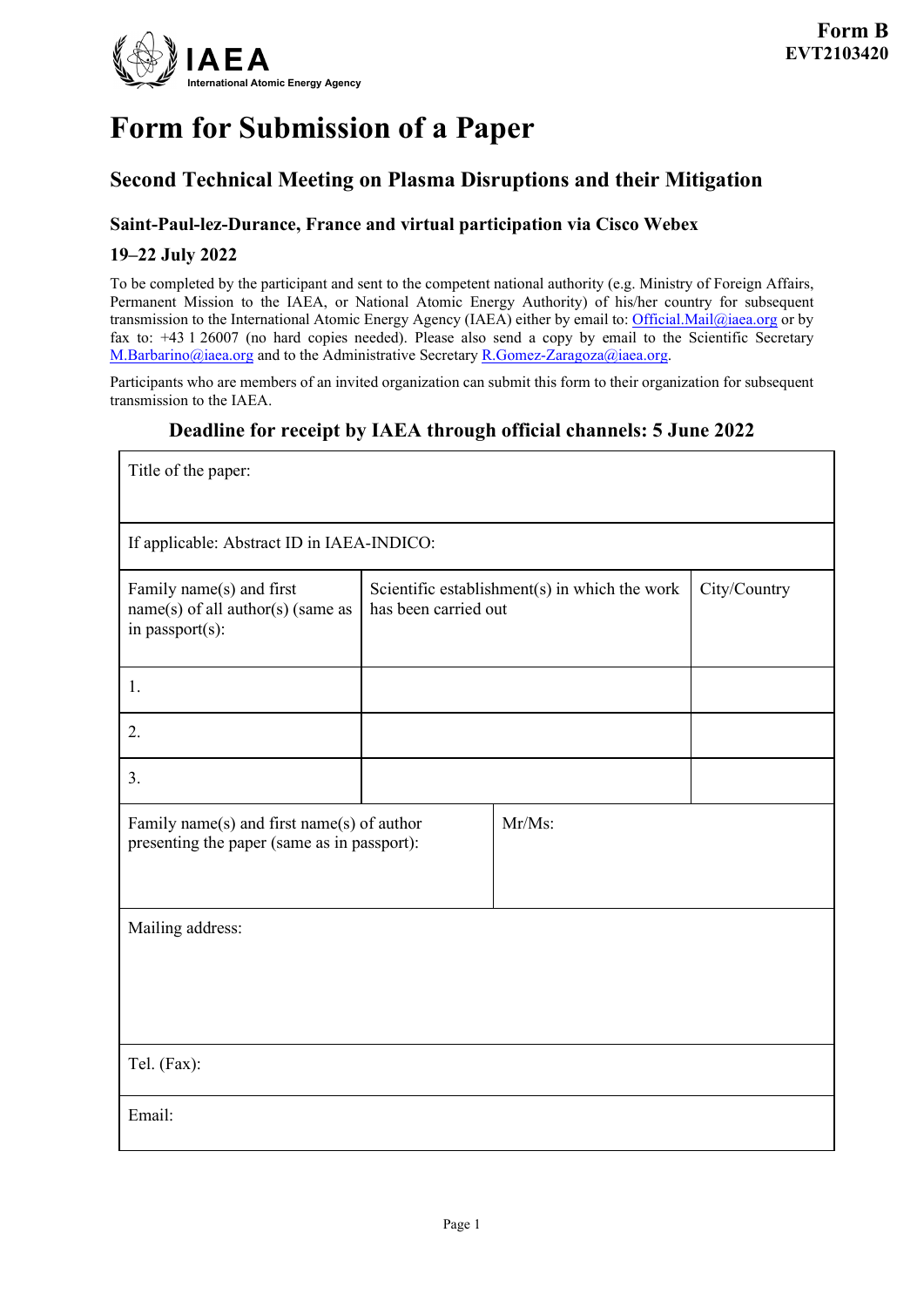| I plan to attend virtually:<br>No<br>Yes                                                                                                                                                                                                                                                                                                                                                                                                                                       |  |  |  |  |  |
|--------------------------------------------------------------------------------------------------------------------------------------------------------------------------------------------------------------------------------------------------------------------------------------------------------------------------------------------------------------------------------------------------------------------------------------------------------------------------------|--|--|--|--|--|
| I hereby agree to assign to the International Atomic Energy Agency (IAEA):                                                                                                                                                                                                                                                                                                                                                                                                     |  |  |  |  |  |
| the copyright; or                                                                                                                                                                                                                                                                                                                                                                                                                                                              |  |  |  |  |  |
| the non-exclusive, worldwide, free-of-charge licence (this option is only for those authors whose<br>parent institution does not allow them to transfer the copyright for work carried out in that institution)<br>granting the IAEA world rights for the use of the aforementioned material in this and any future editions<br>of the publication, in all languages, and in all formats available now, or to be developed in the future<br>(digital formats, hard copy etc.). |  |  |  |  |  |
| <b>Please note:</b> If granting the licence mentioned above, please supply any copyright acknowledgement<br>text required.                                                                                                                                                                                                                                                                                                                                                     |  |  |  |  |  |
| Furthermore, I herewith declare:                                                                                                                                                                                                                                                                                                                                                                                                                                               |  |  |  |  |  |
| that the material submitted to the IAEA is original, except for such excerpts from copyrighted<br>works as may be included with the permission of the copyright holders thereof, has been written by the<br>stated authors, has not been published before, and is not under consideration for publication by another<br>entity;                                                                                                                                                |  |  |  |  |  |
| that any permissions and rights to publish required for third-party content, including but not<br>limited to figures and tables, have been obtained, that all published material is correctly referenced;<br>and                                                                                                                                                                                                                                                               |  |  |  |  |  |
| that the material submitted to the IAEA does not contain any libellous or other unlawful<br>statements and does not contain any materials that violate any personal or proprietary rights of any<br>person or entity.                                                                                                                                                                                                                                                          |  |  |  |  |  |
| <b>Signature of main author:</b><br>Date:                                                                                                                                                                                                                                                                                                                                                                                                                                      |  |  |  |  |  |